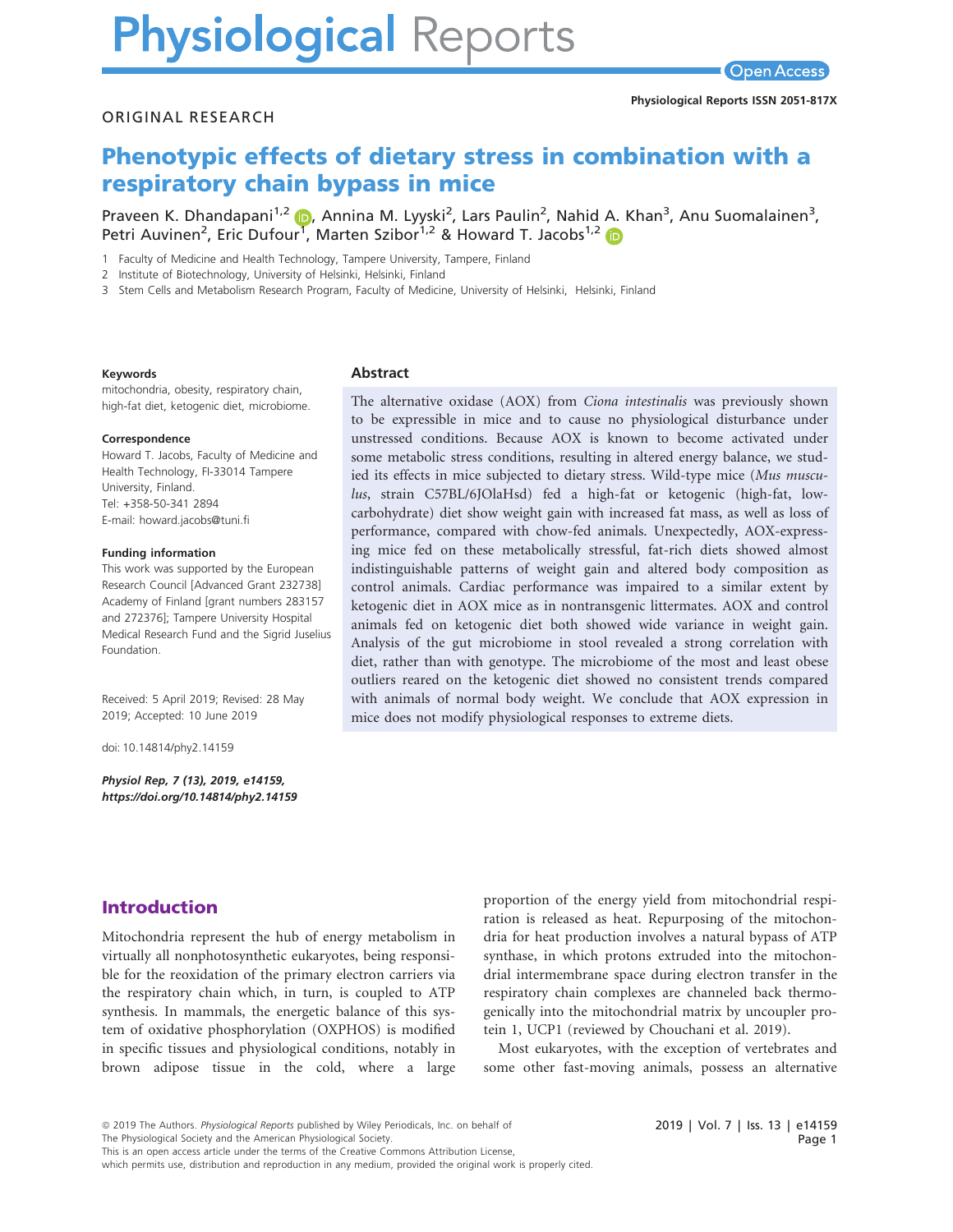enzymatic machinery for mitochondrial respiration, bypassing specific OXPHOS complexes (Schertl and Braun, 2014; Rogov and Zvyagilskaya, 2015; Del-Saz et al. 2018; McDonald and Gospodaryov 2018; Antos-Krzeminska and Jarmuszkiewicz 2019). These alternative respiratory chain enzymes are also thermogenic, as famously documented in plants (Meeuse 1975; Wagner et al. 2008). The alternative respiratory enzymes include the alternative oxidase AOX, which bypasses the proton-motive steps of respiratory complexes III and IV. When enzymatically active, AOX catalyzes the passage of electrons directly from ubiquinol to molecular oxygen in a non proton-motive reaction, which is thus thermogenic. In those organisms endowed with it, AOX is able to buffer stress in the mitochondrial respiratory chain resulting from genetic or physicochemical (e.g., oxidative) damage, overload, or inhibition by toxins (see recent reviews by: Del-Saz et al. 2018, McDonald and Gospodaryov 2018). To ensure that its presence does not disturb electron flow in the respiratory chain under normal physiological conditions, it is only active when its electron-donor substrate, ubiquinol, accumulates to abnormally high levels, indicating inhibition of the respiratory chain at a downstream step (Dry et al. 1989; Hoefnagel and Wiskich, 1998; Dogan et al. 2018). Various additional metabolic effectors, such as pyruvate, other organic acids and nucleotides can enable or potentiate the activation of AOX in plants, fungi, and protists, although little is known of how AOX is regulated in animals (McDonald and Gospodaryov 2018; Saari et al. 2019). The evolutionary loss of AOX from vertebrates is a matter for speculation. If the enzyme were to become active under stress conditions, for example, in fight-orflight situations or under starvation, it could impair survival. Alternatively, while plants and sessile invertebrates are unable to escape from a stressful environment, vertebrates can simply move somewhere else.

Based on the foregoing, we reasoned that the introduction of AOX into humans or human cells might be of therapeutic benefit in diseases associated with mitochondrial respiratory chain dysfunction (El-Khoury et al. 2014). Moreover, this approach provides a useful tool to probe the involvement of the mitochondrial respiratory chain in diverse pathological models. We therefore introduced AOX from the tunicate Ciona intestinalis, the organism phylogenetically closest to humans which has retained the AOX gene, into human cells. Initially this was carried out in the HEK293T cell line (Hakkaart et al., 2006). Subsequently AOX was introduced into cells with OXPHOS defects arising from RNAi treatment or from disease-causing mutations (Dassa et al., 2009). In these contexts, AOX was efficiently expressed, targeted to mitochondria, shown to be enzymatically active and to mitigate defects arising from OXPHOS impairment, such as metabolic acidosis, oxidative stress or poor growth on low-glucose media.

Subsequently, Ciona AOX was introduced into model organisms. Drosophila ubiquitously expressing AOX was found to be viable, and to experience only minor effects on development and physiology under standard laboratory conditions, compared with controls. Similarly, two different lines of mice ubiquitously expressing AOX (El-Khoury et al. 2013; Szibor et al. 2017) showed no significant deviations from controls, even when over 350 physiological, behavioral and metabolic parameters were measured. Nevertheless, AOX was able to confer protection against various kinds of physiological stress, ranging from exposure to respiratory poisons such as cyanide or antimycin A (Fernandez-Ayala et al. 2009; El-Khoury et al. 2013; Szibor et al. 2017), genetically engineered OXPHOS deficiency (Kemppainen et al. 2014; Rajendran et al. 2019) pathological models related to oxidative, proteotoxic, nutritional, and proinflammatory stress (Fernandez-Ayala et al. 2009; Humphrey et al. 2012; El-Khoury et al. 2016; Mills et al. 2016; Giordano et al. 2018), or disturbed nuclear-receptor and Jun-kinase signaling (Andjelković et al., 2016; Andjelković et al., 2018).

Nevertheless, flies expressing AOX showed a slightly exaggerated weight loss in the early weeks of adult life compared with controls (Fernandez-Ayala et al. 2009), suggesting the possibility that AOX may become partially active at that stage, compromising the efficiency with which useful energy in the form of ATP is recovered from food substrates. Furthermore, under conditions of nutritional stress, AOX-expressing flies were impaired in their ability to complete development on low-nutrient medium containing only glucose and yeast (Saari et al. 2019).

In mammalian models, nutritional limitation, such as by caloric restriction, has been successfully used to study aging, but more complex dietary experiments to identify specific nutritional requirements are problematic. This is due, for example, to the large number of traits influenced by diet, the diversity of inbred strains, and the effects that may be mediated by the microbiome, especially in pathogen-free facilities (National Research Council (US) Subcommittee on Laboratory Animal Nutrition, 1995). An alternative approach, which has been widely adopted in the use of mammalian models to study obesity and metabolic disease, is to feed animals on a diet containing a high content of fats and/or a low content of carbohydrates. Mice of susceptible strains (West et al. 1992; Champy et al. 2008) fed a high-fat (HF) diet show increased weight and many physiological detriments, including cardiac dysfunction (Khan et al. 2010; Dirkx et al. 2011; Shuai et al. 2019), compared with those fed a control (chow) diet. Susceptible mice, such as of strain C57BL/6J, also show cardiac impairment (Nilsson et al.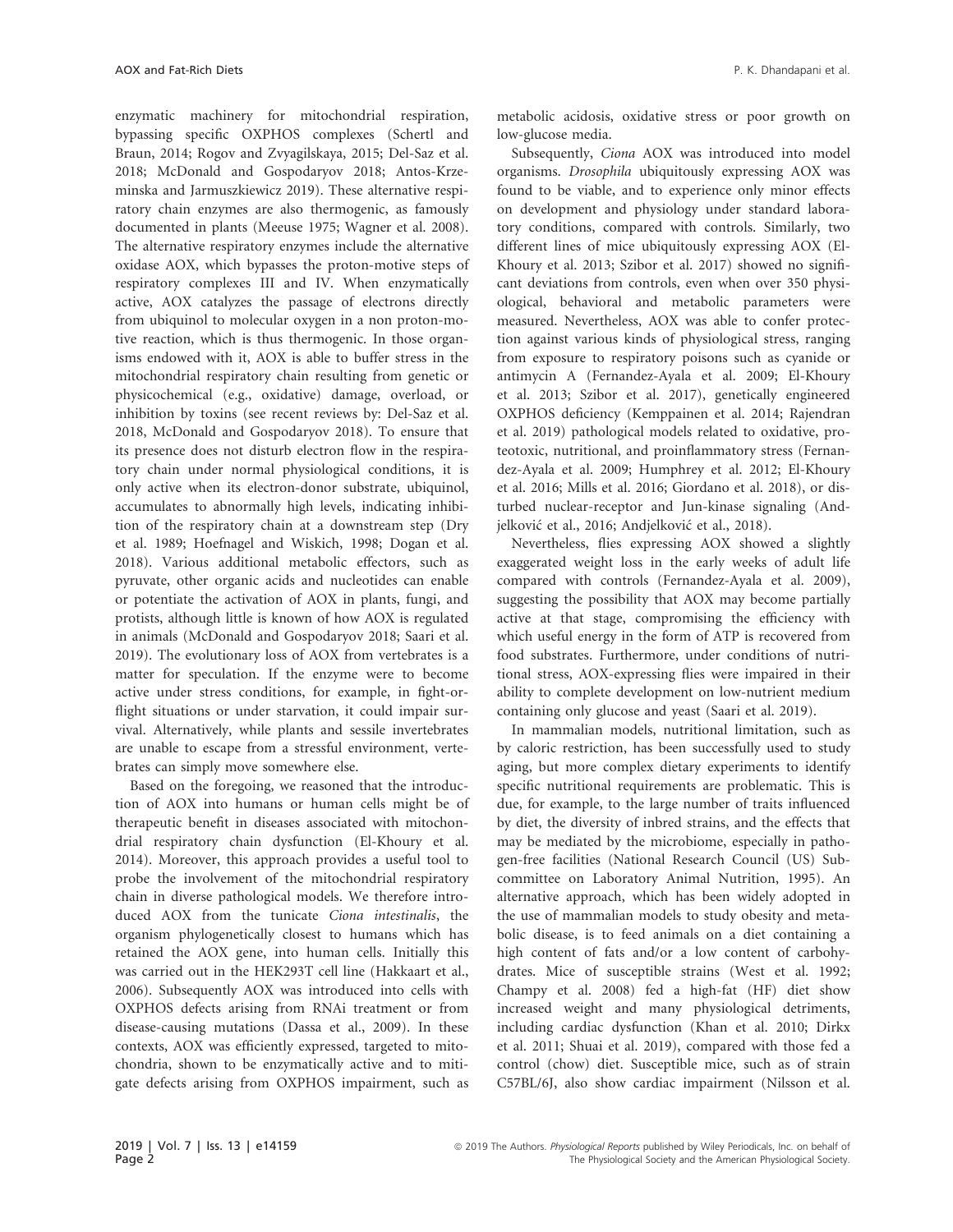2016) when fed a high-fat low-carbohydrate diet usually described as ketogenic, since ketone bodies produced in the liver from dietary fat become the main metabolic fuel for organs normally dependent on sugars, such as the brain. When fed a ketogenic diet C57BL/6J mice have been reported to exhibit slower weight gain than controls when fed ad libitum (Thio et al. 2006) or with controlled isocaloric food intake (Kennedy et al. 2007). However, in a separate study no overall weight difference from controls was observed, despite altered body composition, with increased fat but decreased lean mass (Nilsson et al. 2016). Conversely, mice exposed for long periods to ketogenic diet have been shown to gain weight compared with chow-fed controls (Ahola-Erkkilä et al. 2010). Ketogenic diet has also been shown to lead to changes in the composition of the gut microbiome (Ma et al. 2018), which was suggested to minimize inflammation.

The findings with AOX-expressing flies under nutritional limitation led us to hypothesize that partial activation of AOX could modify energetic balance in the mice in ways that would alter the response to dietary stress. Mouse models with increased energy expenditure typically have a lean phenotype, with decreased weight gain in fatrich diets. Examples are knockout of the Maf1 regulator of Pol III transcription (Willis et al. 2018), treatment with OXPHOS uncouplers (Goldgof et al. 2014; Kalinovitch and Shabalina 2015; Suzuki et al, 2015) and genetic modifications that increase sympatho-adrenal tone (Ruohonen et al. 2018). Thus, our expectation was that AOX would also have this effect in mice. Such an outcome could be of considerable importance in regard to the future development of AOX-based therapy and its possible utility in combating obesity, impaired glucose tolerance and related metabolic disorders, as suggested by the findings in Drosophila.

#### Methods

#### Laboratory animals and procedures

Wild-type mice (C57BL6/JOlaHsd, [RRID:MGI](info:x-wiley/rrid/RRID:SCR_000432):5658456) were purchased from Envigo. Mice globally expressing C. intestinalis AOX inserted at the Rosa26 locus (Rosa26<sup>Aox</sup>), described by Szibor et al. (2017), were backcrossed into the C57BL6/JOlaHsd background over >10 generations before the start of the experiment. To minimize genetic drift, the stock of wild-type mice was replaced annually from the same vendor. All animals were treated according to the regulation of the Finnish animal welfare board (ELLA), under ethical permit ESAVI/8766/04.10.07/2015. Mice were housed in a humidity and temperature-regulated animal facility with food and water provided ad libitum and a 12-hour light/dark cycle. They were euthanized at the end of the experiment by cervical dislocation. Humane end points were followed, as described in the ethical permit. Mouse echocardiography by ultrasound (Vevo 2100, [RRID:SCR\\_015816\)](info:x-wiley/rrid/RRID:SCR_000432) and body weight measurement were performed as previously described (Szibor et al. 2017). Mouse body composition was measured using DEXA imaging system (GE LUNAR PIXImus2 imager) according to the guidelines of EMPReSS ([RRID:](info:x-wiley/rrid/RRID:SCR_000432) [SCR\\_003087](info:x-wiley/rrid/RRID:SCR_000432)). Before imaging, animals were anesthetized with a 1:1 mixture of pentobarbital (Orion Pharma, 100 mg/kg of body weight) and lidocaine (Orion Pharma, 16 mg/kg of body weight). Blood droplets were collected from the tail vein to measure glucose, lactate, and ketonebody concentrations using Freestyle Precision (Abbot Laboratories, USA), Lactate Pro (Arkay, Kyoto, Japan), and Freestyle Precision metering instruments, respectively, according to manufacturer's instructions. After imaging, mice were sacrificed by cervical dislocation.

#### Diet manipulations

Diets were purchased from Envigo, and were sterilized by irradiation. Male littermates were randomized into different diet groups and the diets were introduced 8 weeks after birth, this delay ensuring that they were already accustomed to solid food. Animals were caged in littermate groups (2–5 per cage) for the initial diet manipulation experiment. For the follow-up experiment on ketogenic diet only, mice were caged individually in a different animal facility. Diets were standard chow (Teklad 2918, Teklad Global 18% Protein Rodent Diet, providing 24% of total calories from protein, 18% from fat, and 58% from carbohydrates); high-fat (Teklad Custom Diet TD.06414, providing approximately 60% of total calories from fat, comprising 37% saturated, 47% monounsaturated, and 16% polyunsaturated) and ketogenic (Teklad Custom Diet TD.96355, providing 90% of total calories from fat with almost none  $(\sim 0.5\%)$  from carbohydrates).

#### Genotyping

All animals used in the experiments were PCR-genotyped for the Rosa26 locus and AOX transgene prior to and at the endpoint of the experiments, using ear-punch and tail-tip DNA, respectively, as described previously (Szibor et al. 2017). Animals were thereby assigned either as wildtype at Rosa26 or hemizygous for AOX.

#### Gut microbiome analysis

Animal droppings were collected from mice for microbiome analysis. DNA extraction, PCR and sequencing and analysis were performed as described (Salava et al. 2017),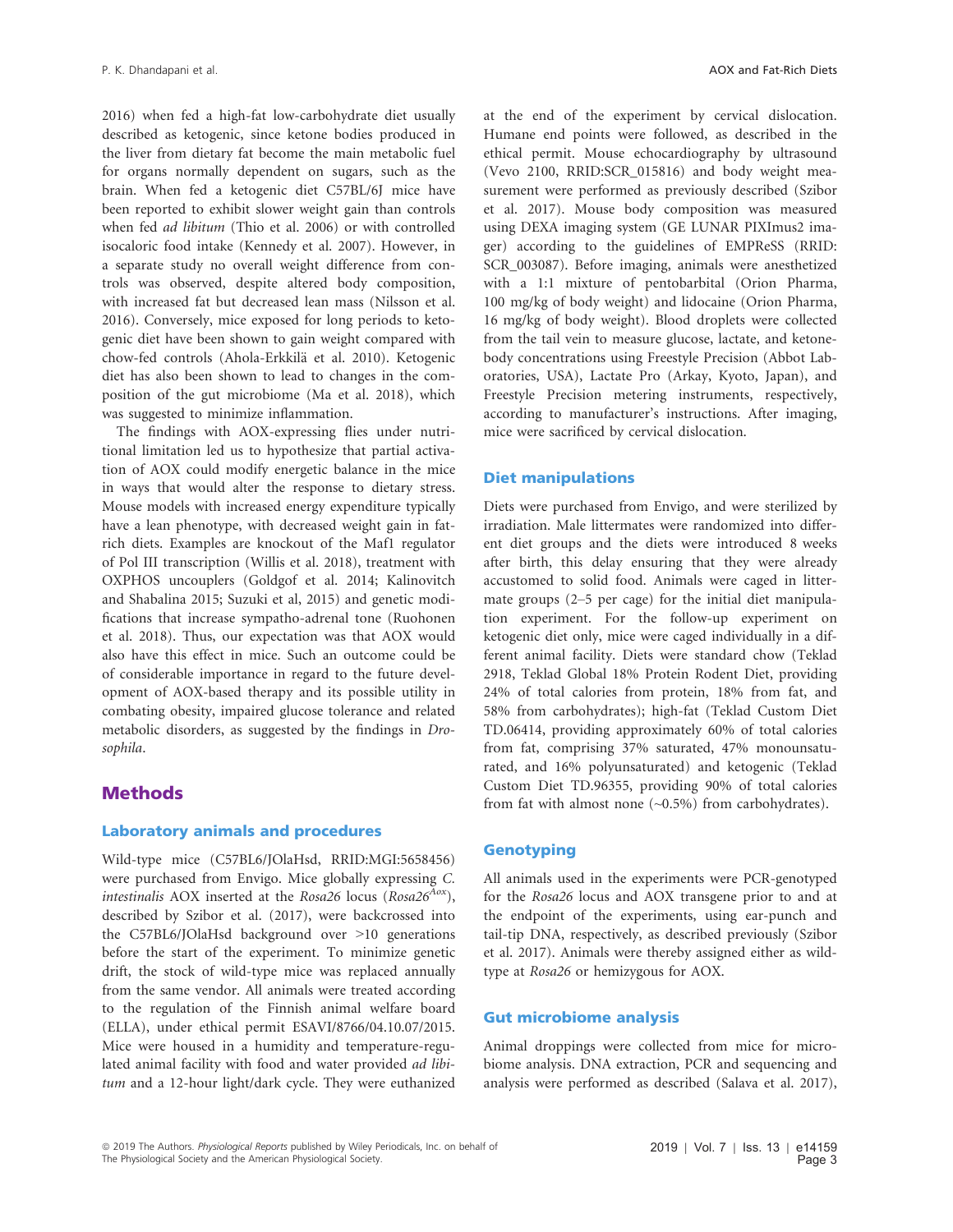except that the primers used for PCR were as follows (all 5´ to 3´): Illum\_341F\_1,

ACACTCTTTCCCTACACGACGCTCTTCCGATCTCCT ACGGGNGGCWGCAG; Illum\_341F\_2, ACACTCTTTCCC TACACGACGCTCTTCCGATCTgtCCTACGGGNGGCWG CAG;

Illum\_341F\_3,

ACACTCTTTCCCTACACGACGCTCTTCCGATCTagag CCTACGGGNGGCWGCAG;

Illum\_341F\_4,

ACACTCTTTCCCTACACGACGCTCTTCCGATCTtagt gtCCTACGGGNGGCWGCAG.

and Illum\_785R\_1,

GTGACTGGAGTTCAGACGTGTGCTCTTCCGATCTG ACTACHVGGGTATCTAATCC

Illum\_785R\_2,

GTGACTGGAGTTCAGACGTGTGCTCTTCCGATCTaG ACTACHVGGGTATCTAATCC;

Illum\_785R\_3,

GTGACTGGAGTTCAGACGTGTGCTCTTCCGATCTtct GACTACHVGGGTATCTAATCC;

Illum\_785R\_4,

GTGACTGGAGTTCAGACGTGTGCTCTTCCGATCTctgagtgGACTACHVGGGTATCTAATCC.

Sample fastq files were processed with cutadapt [\(RRID:](info:x-wiley/rrid/RRID:SCR_000432) [SCR\\_011841,](info:x-wiley/rrid/RRID:SCR_000432) v.1.8.3), to remove primers and low-quality ends of the sequences, with parameter -q 28, and reads that were shorter than 180 bp were removed with cutadapt parameter -m 180. Mothur ([RRID:SCR\\_011947](info:x-wiley/rrid/RRID:SCR_013080), v. 1.40.2) was used for further sequence processing following the operating procedure of the standard Illumina MiSeq System ([RRID:SCR\\_016379](info:x-wiley/rrid/RRID:SCR_015687)), and mothur paired-end sequences were joined to contigs and further processed by removing chimeras using the VSEARCH algorithm (Rognes et al. 2016), discarding singleton sequences, clustering sequences into operational taxonomic units (OTUs) at ≥97% similarity, and finally assigning taxonomy to OTUs. Data visualization (relative abundance) and differential abundance analyses were performed in RStudio [\(RRID:](info:x-wiley/rrid/RRID:SCR_000432) [SCR\\_000432,](info:x-wiley/rrid/RRID:SCR_000432) R version 3.4.4), and the phyloseq package ([RRID:SCR\\_013080](info:x-wiley/rrid/RRID:SCR_013080), v. 1.20.0) was used for managing taxonomy and OTU data in R. Finally, data were refiltered to include only taxa having> 4 reads in> 2 samples, prior to differential abundance analyses with DESeq2 ([RRID:SCR\\_015687](info:x-wiley/rrid/RRID:SCR_015687), v. 1.16.1).

#### **Statistics**

All data regarding total body weight, body composition, blood metabolite levels, and cardiac functions by echocardiography are reported as mean  $\pm$  SD. Statistical analyses of all data, except gut microbiome analysis, were performed using GraphPad Prism ([RRID:SCR\\_002798](info:x-wiley/rrid/RRID:SCR_002798)). Differences in body weight, body composition, blood metabolites, and cardiac parameters were analyzed using two-way ANOVA followed, where appropriate, by Tukey's multiple comparisons test. P values  $\leq 0.05$  were considered statistically significant. Significantly different data classes are denoted by lower-case letters in the figures, with relevant conclusions highlighted in the text. Differential abundance analysis of gut microbiome taxa was conducted with DESeq2 ([RRID:SCR\\_015687,](info:x-wiley/rrid/RRID:SCR_015687) v. 1.16.1). Details of statistical analyses, including all  $p$  values, are shown in supplementary tables, as referenced in each figure legend.

#### Results

#### AOX does not affect patterns of weight gain in different diets

We initially studied groups of AOX mice and nontransgenic male littermates reared on three different diets: standard chow, high-fat diet (60% of total energy from fats) and ketogenic diet (90% of total energy from fats, with almost no carbohydrates). Mice were transferred to these diets at 8 weeks of age, that is, approximately 4 weeks after weaning, prior to which they had been maintained on standard chow. Note that, in this first experiment, littermates were housed together, regardless of genotype. For convenience, the effects of high-fat diet and of ketogenic diet on total body weight are shown separately (Fig. 1A, 1), although a single set of chow-fed controls was used in the experiment. Three conclusions emerge. First, animals of both genotypes showed accelerated weight gain on high-fat diet compared with standard chow during the first 10–12 weeks of the experiment. Thereafter, the rate of weight gain was essentially the same for animals fed on high-fat as for chow diets. Second, there was no significant difference between genotypes on either high-fat or chow diet. Third, we found that wild-type animals reared on ketogenic diet gained weight at the same rate as those fed standard chow during the first 10 weeks of the experiment. Thereafter they began to gain weight faster than chow-fed controls. AOX mice also gained weight on ketogenic diet after 10 weeks. In addition, AOX and wild-type mice, despite being in the same inbred background, showed considerable phenotypic variation in the extent of weight gain. Moreover, the two groups were significantly different from each other between weeks 16-35, with AOX mice showing slightly less weight gain than wild-type littermates. Because of the wide variation observed on ketogenic diet, this part of the experiment was repeated using a different caging protocol, where all animals were reared in separate cages, so as to minimize any behavioral issues. This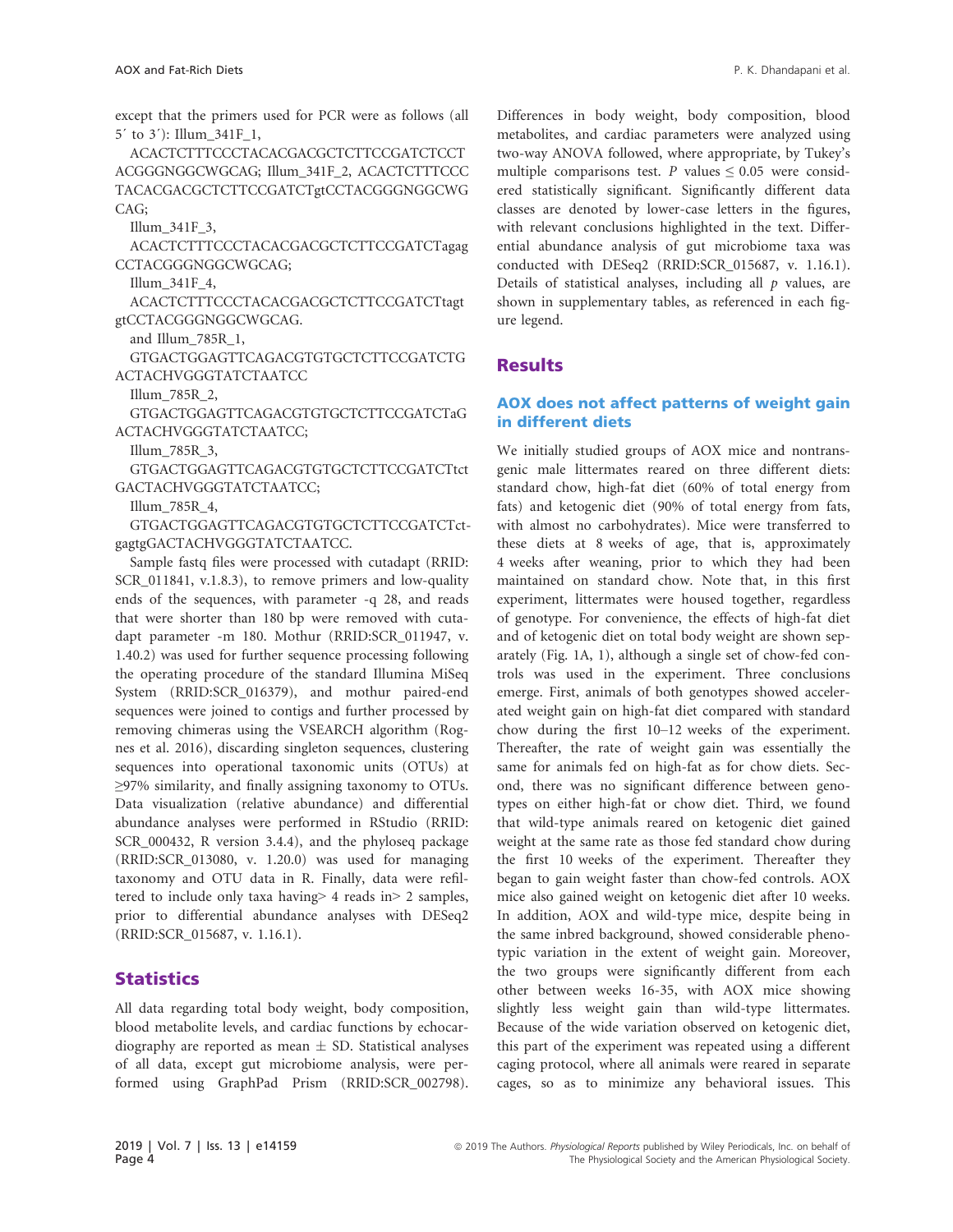produced a different result (Fig. 1C) in which weight variation within the groups was no longer evident. However, the amount of weight gain was once more slightly different between the two genotypes, except in this case in the opposite direction, with AOX mice showing slightly greater weight gain on ketogenic diet than controls. Combined with the large variation seen in the first experiment, this leads us to infer that there was no systematic difference in the pattern of weight gain on ketogenic diet between the genotypes.

#### AOX has minimal effects on the changes in body composition caused by fat-rich diets

Both of the fat-rich diets produced significant changes in body composition, measured at 48 weeks of age, immediately before sacrifice. These were broadly similar between the genotypes (Fig. 2), although the AOX mice showed a slight but significantly decreased lean mass compared with wild-type controls, in all diets (Fig. 2A). Both high-fat and ketogenic diet resulted in increased fat mass (Fig. 2B), with ketogenic diet also producing decreased lean mass (Fig. 2A), such that the overall increase in fat percentage (Fig. 2C) was greatest for the animals reared on ketogenic diet. Bone mineral density (Fig. 2D) was decreased by high-fat and even more so by ketogenic diet, due mainly to alterations in bone area (Fig. 2F), while bone mineral content were more variable and did not reach significance (Fig. 2E). Measurements of blood glucose (Fig. 3A) showed no significant changes according to diet or genotype, while lactate (Fig. 3B) was slightly (but significantly) increased by high-fat diet, and ketone bodies were elevated, as expected, by ketogenic diet (Fig. 3C).

#### AOX does not modify the impaired heart performance caused by ketogenic diet

In accord with previous literature, we observed impaired cardiac function in mice reared on ketogenic diet (Fig. 4). There was a trend towards decreased ejection fraction after 24 weeks on the diet, and this was maintained and was statistically significant in both genotypes by 48 weeks. At the latter time point there was also decreased left ventricular mass. However, we detected no differences between AOX and control mice.

#### Microbiome changes follow diet more closely than genotype or total weight

The wide variation in total body weight seen in animals of both genotypes reared on ketogenic diet suggests an influence from an uncontrolled external variable. One obvious such variable could be the population of gut microbes, which has previously been reported to show systematic variation according to diet, although it is unclear whether such changes are adaptive or maladaptive. To address this issue, we sampled the microbiome of individual animals via a high-throughput sequencing approach, then looked for statistically significant differences according to genotype, diet, or total body weight (Fig. 5, Tables S5-S8). There were few significantly different genera and no significantly different families between genotypes (Tables S5), and none of the top 20 taxonomic units by abundance was changed. Between diets (chow vs. ketogenic), there were a number of systematic differences (Tables S6, Fig. 5A), most of which were shared between the genotypes (Tables S7, Fig. 5C). When considering the animals purely according to weight category (Fig. 5B, Tables S8), we looked for significant changes between animals of normal weight range (median and below) and the next quartile (overweight), then asked which of them were altered further in the obese group (heaviest quartile), whether in the same or opposite direction. Despite some apparent trends (Fig. 5B), we found no taxonomic categories that showed significant change in both comparisons (Table S8).

### **Discussion**

Previous studies showed that mice ubiquitously expressing AOX (El-Khoury et al. 2013; Szibor et al. 2017) exhibited no physiological deviations from controls, when studied under standard laboratory conditions. However, the relevant assays were conducted at a single, early lifetime point, under nonstressful conditions. In contrast, the present investigation aimed to determine the physiological effects of long-term dietary stress on the AOX mice which, based on findings in Drosophila, were expected to reveal clear differences from controls. Unexpectedly, the differences observed were minimal. Total body weight, overall body composition and, in the case of ketogenic diet, impaired cardiac function, were not systematically altered by AOX. AOX also had only minimal effects on the gut microbiome. The results stand in contrast to studies in disease models, where AOX has been shown to have clear-cut effects that could be either beneficial (Mills et al. 2016; Rajendran et al. 2019) or detrimental (Dogan et al. 2018) to survival.

#### Conditions for AOX activation

The simplest explanation for these findings is that AOX remains enzymatically inert, even under the rather extreme conditions of ketogenic diet. AOX is regulated by the reduction state of its substrate ubiquinol, being effectively outcompeted by OXPHOS complex III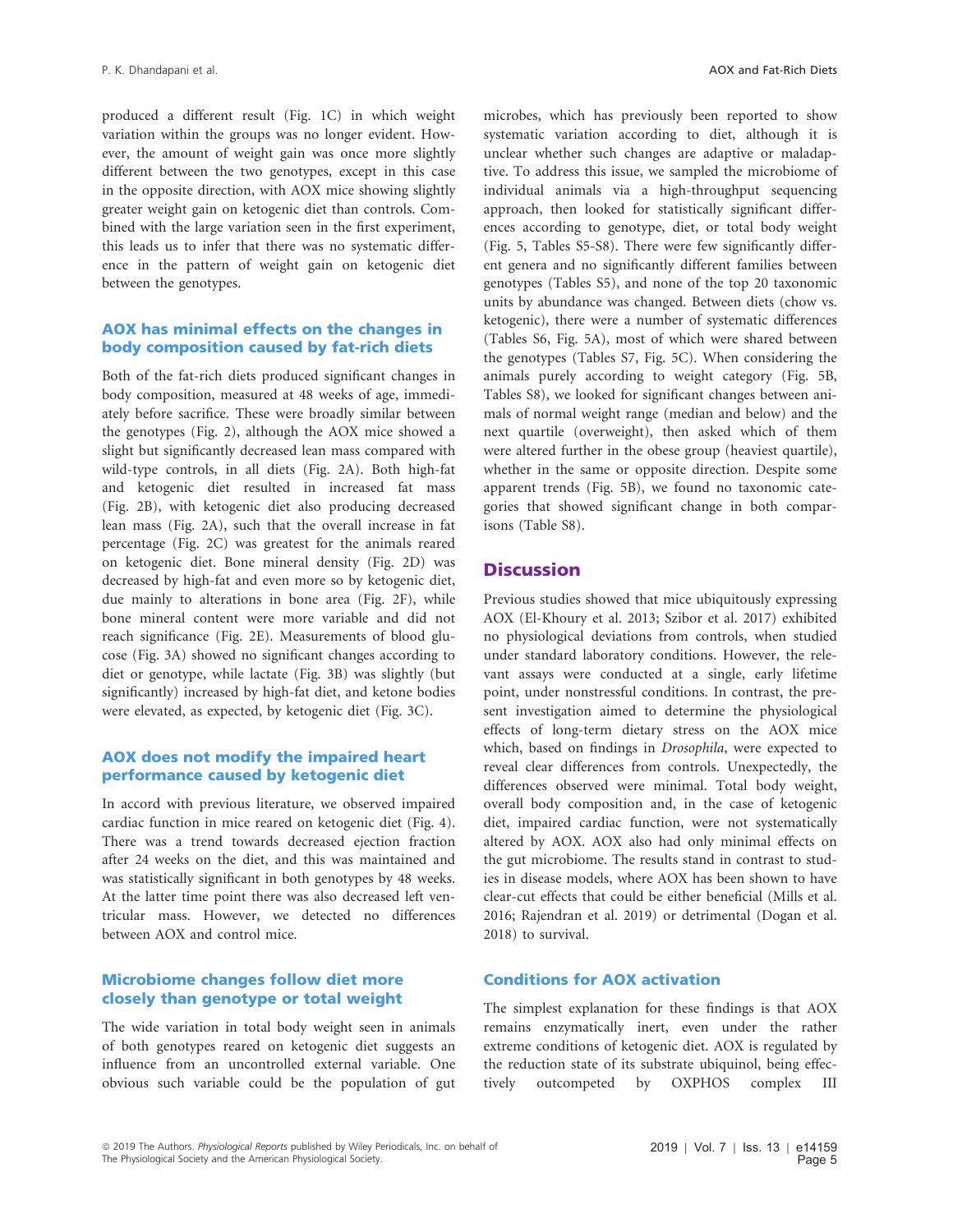

Figure 1. AOX expression has minimal effects on total body weight of mice fed on fat-rich diets. (A, B) Body weight (means  $\pm$  SD) of wildtype (wt) and AOX-expressing male mice fed with either standard chow, high-fat, or ketogenic diets, as indicated. Highlighted gray areas indicate statistical significance ( $P < 0.05$ , two-way ANOVA followed by Tukey's multiple comparisons analysis  $n \geq 6$  for all groups) (A) between diets but not genotypes, (B) between genotypes. Note that, for clarity, a single data set from chow-fed animals is shown in both (A) and (B), alongside data, respectively, from (A) high-fat diet-fed and (B) ketogenic diet-fed animals. (C) represents data from a separate experiment (ketogenic diet only), in which animals were caged individually, n ≥ 4 for all groups, gray area denoting statistical significance between genotypes, otherwise similar nomenclature and statistical analysis as in (A, B). See Tables S1 for full details of statistical analysis.

(ubiquinol: $cytochrome$   $c$  oxidoreductase) except when the reduced quinone reaches a substantial proportion of the total quinone pool (Dry et al. 1989; Hoefnagel and Wiskich, 1998); this has been verified for the Ciona enzyme when expressed in mouse, under conditions of complex IV (cytochrome c oxidase) deficiency (Dogan et al. 2018). In plants, AOX is also regulated by pyruvate (Hoefnagel and Wiskich 1998; Sierra-Campos et al. 2009; Carré et al. 2011; Chen et al. 2015) which affects its quaternary structure, and in diverse taxa by other organic acids (Siedow and Umbach 2000; Selinski et al. 2018), nucleotides (Sierra-Campos et al. 2009; Selinski et al. 2018), and calcium (Mariano et al. 2005; Zalutskaya et al. 2015). Despite the metabolic disturbances resulting from fat-rich diets (Barrington et al. 2017; Fujisaka et al. 2018; Hassan et al. 2018; Lee et al. 2018; Showalter et al. 2018; Tomášová et al. 2018; Gu et al. 2019), including the production of ketone bodies and many compounds included within or related to the aforementioned categories, it was not possible to determine whether or not AOX was enzymatically active in vivo, during the present study. This would require the development of entirely novel, noninvasive methods. If the enzyme were shown to have become activated in mice fed a fat-rich diet, its effects on energy yield would have to have been compensated by increased food intake, absorption or processing, or drastically curtailed activity, to have produced the observed end result of no effect on weight gain.

Our findings imply that the stressful effects of fat-rich diets are not mediated by respiratory chain impairment at the level of complexes III or IV. Moreover, the fact that blood glucose and lactate levels are not affected by diet or by AOX (Fig. 3) argues against an upstream effect at complex I. To unravel these possibilities will require further testing using controlled feeding and continuous metabolic monitoring, including tests of glucose tolerance. In contrast to our findings with AOX, a futile cycle of energy wastage has been proposed to underlie the resistance to high-fat diet-induced weight gain of Maf1 knockout mice, which show elevated RNA polymerase IIIdependent transcription (Willis et al. 2018).

#### Microbiome changes do not correlate with extent of weight gain on ketogenic diet

Because food intake may be an issue, as discussed below, we considered the microbiome data in regard to multiple, potentially interacting factors: diet and genotype, (Table S7, Fig. 5C), and weight only (Tables S8, Fig. 5B). Our finding that there were no trends in the composition of the intestinal microbiota of highly obese mice compared with other groups, contrasts with previous findings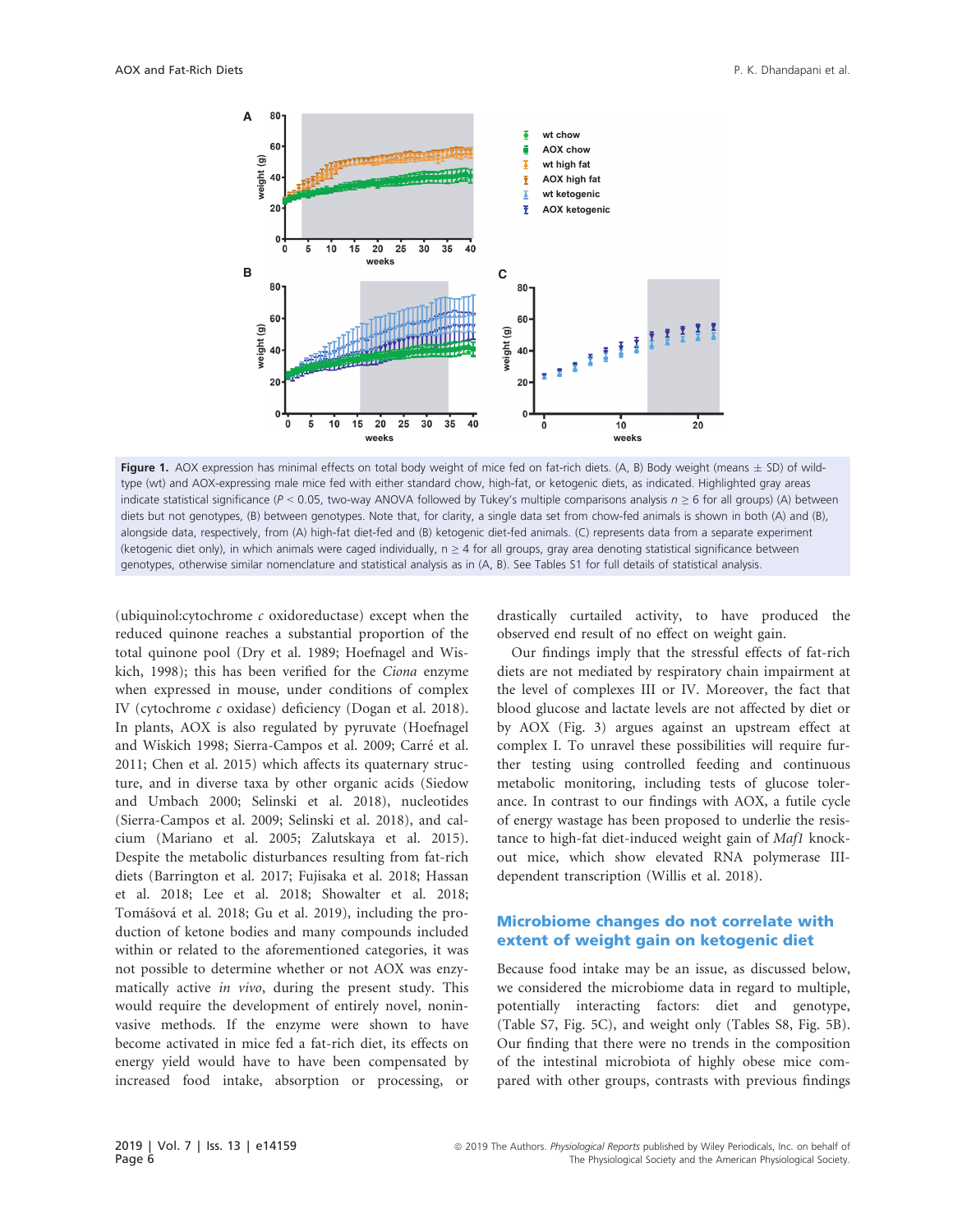

Figure 2. AOX expression has minimal effects on body composition of mice fed on high-fat or ketogenic diet. Dual-energy X-ray absorptiometry (DEXA) analysis of bone, muscle, and fat parameters as indicated, on 48-week-old mice ( $n \ge 6$  for all groups) of the indicated genotypes, fed on standard chow, high-fat (HF), or ketogenic diet as shown. Two-way ANOVA followed by Tukey's multiple comparison analysis, with lower-case letters denoting significantly different data groups in each panel. Note that fat percentage (C) is extrapolated from lean mass (A) and fat mass (B). Similarly, bone mineral density (D) is extrapolated from bone mineral content (E) and bone area (F). See Tables S2 for full details of statistical analysis, including all P values.



Figure 3. AOX expression has minimal effects on diet-dependent changes to key blood metabolites. (A) Glucose, (B) lactate, and (C) ketonebody concentrations measured from tail-vein blood of 48-week-old mice (n <sup>≥</sup> 4 for all groups) of the indicated genotypes, fed on standard chow, high-fat (HF), or ketogenic diet, as shown. Two-way ANOVA followed, where appropriate, by Tukey's multiple comparison analysis, with lower-case letters denoting significantly different groups in each panel. See Tables S3 for full details of statistical analysis, including all P values.

which identified a correlation between changes in the microbiome and intestinal energy balance (Turnbaugh et al. 2006; Wichmann et al. 2013). Although it would be interesting to compare wild-type chow-fed animals with AOX animals fed on ketogenic diet that were in the lowest weight gain group, the number of animals studied was insufficient for this further stratification to be reliably meaningful. This could be investigated in a follow-up experiment, although it would be hard to justify, given the absence of any clear signal evident in the present study.

A previous study (Ma et al. 2018) reported specific changes in the microbiome produced by ketogenic diet, with increased abundance of taxa considered "beneficial"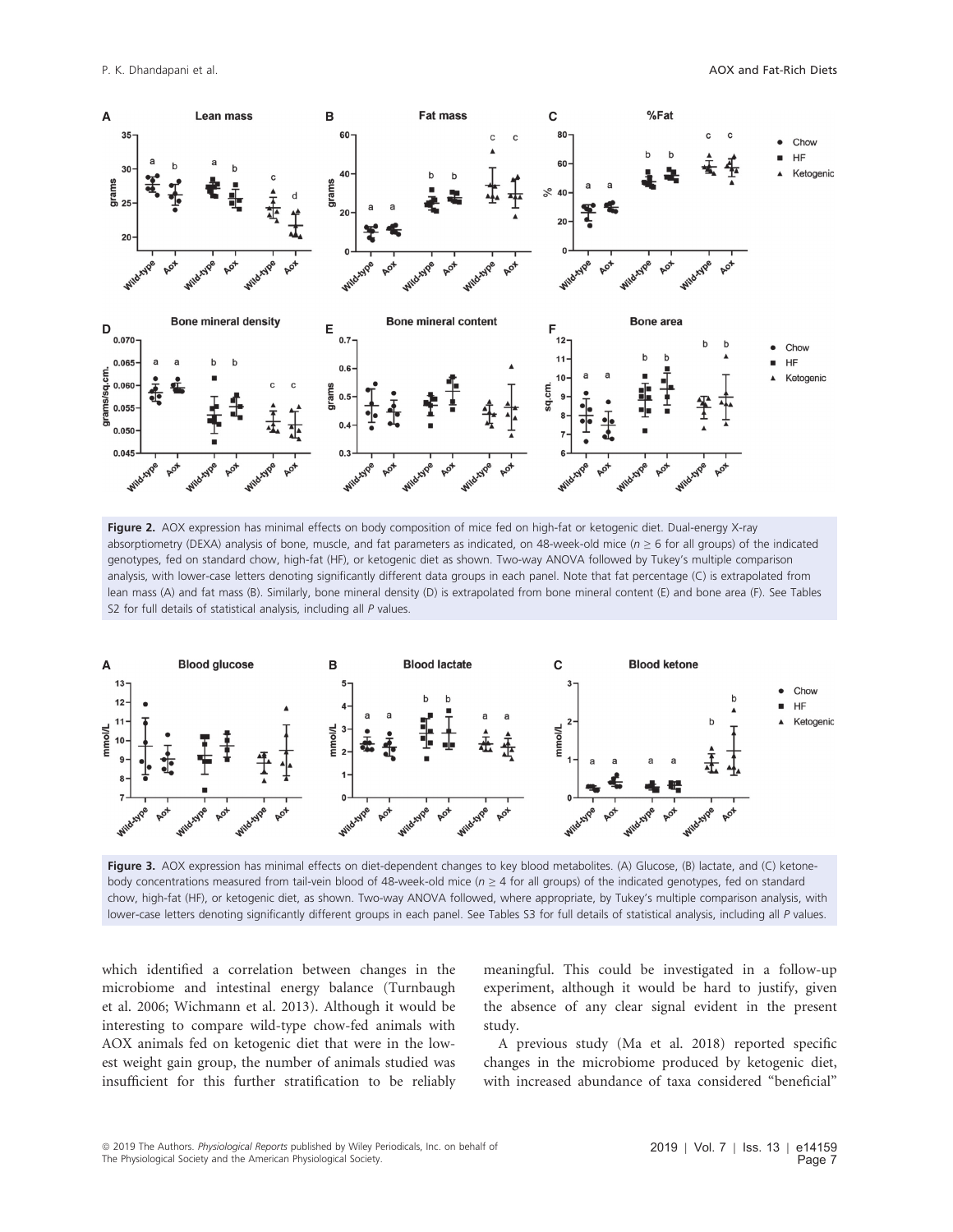

Figure 4. AOX expression has minimal effects on ketogenic diet-dependent changes in cardiac parameters. Echocardiography (means  $\pm$  SD, n <sup>≥</sup> 6 for all groups) from 24- and 48-week-old mice as shown. (A, C) ejection fraction; (B, D) left ventricular mass. Two-way ANOVA, with lower-case letters denoting significantly different data classes in each panel. See Tables S4 for full details of statistical analysis, including all P values

(Akkermansia muciniphila, Lactobacillus), and decreases in Desulfovibrio and Turicibacter, regarded as proinflammatory. One of these changes was seen in the present study, namely the decrease in Turicibacter (Tables S6), while Lactobacillus and Desulfovibrio showed opposite changes to those reported by Ma et al. (2018), and A. muciniphila was unchanged. The diet-dependent decrease in Turicibacter was seen in both genotypes (Tables S7), but Turicibacter was already low in AOX mice fed on chow diet, as was Desulfovibrio.

In a previous study using a similar approach, the microbiome of the most obese ("obesity-prone") versus the less obese ("obesity-resistant") wild-type mice fed a high-fat diet was found to differ (Gu et al. 2019). However, this experiment was performed on low numbers of mice  $(n = 3)$  and shows no coherence with our own findings using ketogenic diet. Note, however, that different primer pairs from those employed by Gu et al. (2019) were used in our study. Other authors have reported a correlation between metabolic disturbance, obesity, dietary fat, and the microbiome (Ke et al. 2019), as well as with behavior (Hassan et al. 2018). It remains unresolved whether the microbiome changes are the result of variations in these other parameters or are instrumental in producing them.

Mice fed either of two antioxidants, Tempol (Jiang et al. 2015; Cai et al. 2016), or N-acetyl cysteine (NAC Falach-Malik et al. 2016; Zheng et al. 2019), showed alleviation of diet-induced phenotypes, together with alterations in the microbiome. Since AOX has previously been inferred to be functionally equivalent to an antioxidant in Drosophila (Fernandez-Ayala et al. 2009; Sanz et al. 2010), we looked for any changes in the microbiome of AOX mice that were similar to those reported in the literature for NAC-treated mice. Two of the most striking differences produced by NAC, especially in high-fat diet, were increased amounts of Bifidobacterium and Lactobacillus (Zheng et al. 2019). However, Bifidobacterium, like Lactobacillus, was actually decreased in AOX expressors compared with control mice on chow diet (Tables S7), and was not significantly different between the genotypes on ketogenic diet (Tables S7) or when considered without regard to diet (Tables S5).

#### Other possible causes of weight variation in ketogenic diet

In the first experiment, the large variation in total body weight on ketogenic diet increased with age, but was already a clear trend, if not yet significant, after 10– 12 weeks (Fig. 1B). In the second experiment, the variation within the groups was modest even at 20 weeks, at which point the experiment was terminated. A reasonable assumption is that differences in the caging system (littermate groups vs. individual caging) are likely to underlie the different outcomes. The wide variation in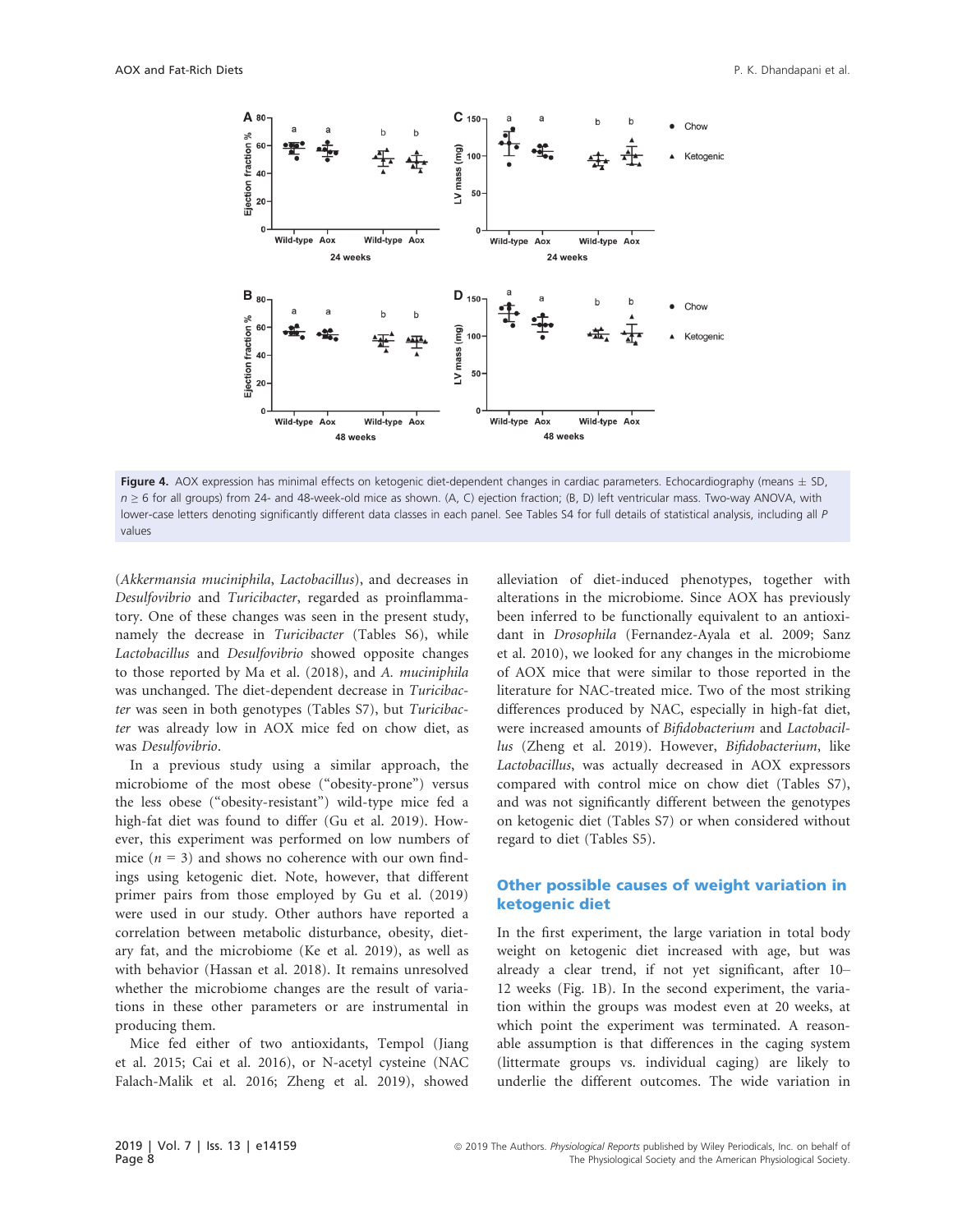weight gain is logically a reflection of differences in energy expenditure and/or in feeding, for which behavioral interactions between males caged together are a logical explanation. Mice are highly territorial, and certain males can retain power over food intake of others (Ellacott et al. 2010). Since the outliers in the experiment (i.e., the most and least obese animals) were from multiple cages, this seems a more likely explanation than an unidentified external stressor, such as noise, vibration, or chemical exposure. In practice, it may be impossible to eliminate all possible sources of environmentally induced behavioral variation (Crabbe et al. 1999). Our study illuminates the value of repeating such experiments in a different environment before attempting to draw firm conclusions.

Caging male mice in groups (first experiment, Fig1B) or individually (second experiment, Fig. 1C) potentially has different behavioral consequences, either of which can be stress-related. Whereas individual caging is considered a paradigm for social isolation (Võikar et al. 2005), animals caged in groups develop social hierarchies that can influence feeding behavior and lead to divergent patterns of weight gain, which has been extensively documented in rats (Tamashiro et al. 2007a, 2007b) as well as mice (Goto and Toyoda 2015; Razzoli et al. 2017; Keenan et al. 2018).

Genetic heterogeneity at loci other than the AOX insert is an extremely unlikely factor to explain the wide variation in weight gain, since the animals had all been back crossed over >10 generations to a pure background strain, with fresh breeding animals sourced annually. In an unlikely scenario, if a relevant allele were present in just one or a few animals used for backcrossing, it could create undetected genetic variation. However, it is then hard to account for the fact that variation in weight gain occurred in just one of two sequential experiments.



Figure 5. Microbiome changes associated with genotype, diet, and weight. Distribution of top 20 gut microbial taxa by abundance. (A) Comparing animals reared on chow versus ketogenic diet, (B) comparing different body weight groups by quartiles: normal weight (first two quartiles, <45.1 g, overweight (o/w, third quartile, 45.2 to 55.8 g) and obese (fourth quartile,> 55.8 g), (C) comparing animals by both genotype (wild-type, wt, or AOX-expressing) and diet. Taxa denoted by genus, or family: UF – unidentified family, UG – unidentified genus, C – candidate phylum. For further details and statistical analysis see Tables S5-S8.  $n = 6$  for all groups.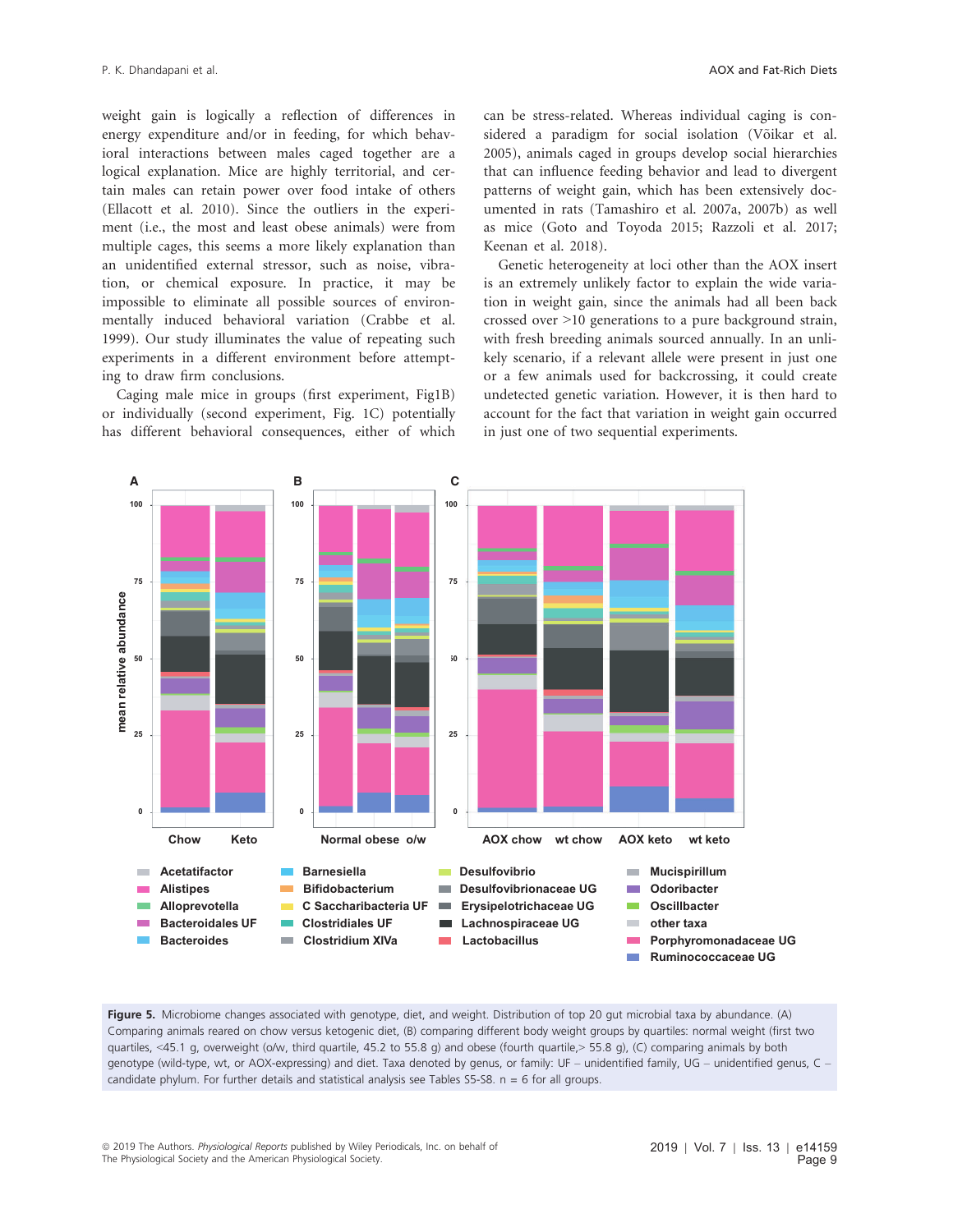#### Implications for future therapeutic uses of AOX

One of the underlying reasons we conducted this study was to determine if AOX, proposed as a future therapy for many different diseases (El-Khoury et al., 2014), would interact with "stressful" diets with high-fat content to produce undesired physiological effects. In such a case, any therapeutic use would have to be conducted in combination with a strict dietary regime. Conversely, the prior data from Drosophila (Fernandez-Ayala et al. 2009) suggested that AOX expression might, under some circumstances, promote weight loss or mitigate diet-induced weight gain and other detriments, via futile expenditure of energy. It was suggested that this might even be a viable treatment for obesity and other metabolic diseases. The results of the study would seem to exclude both propositions, at least as far as the C57BL6 mouse is concerned. However, extrapolating the findings to humans obviously must await future clinical trials, if AOX passes other safety and efficacy criteria.

#### Acknowledgments

We thank Riikka Kivelä for access to and advice on the Vevo 2100 instrument and analytical software for echocardiography, Eevakaisa Vesanen for sample preparation for high-throughput sequencing and Harri Nurmi, Maria Arrano de Kivikko, Sajan Raju, Jayasimman Rajendran, and Maarit Partanen for technical assistance and advice.

## Conflict of interests

MSz is a shareholder in a startup company aiming to develop therapeutics based on AOX. The authors declare no other competing interests.

#### **References**

- Ahola-Erkkilä, S., C. J. Carroll, K. Peltola-Mjösund, V. Tulkki, I. Mattila, T. Seppänen-Laakso, et al. 2010. Ketogenic diet slows down mitochondrial myopathy progression in mice. Hum. Mol. Genet. 19:1974–1984.
- Andjelkovic, A., K. K. Kemppainen, and H. T. Jacobs. 2016. Ligand-bound GeneSwitch causes developmental aberrations in Drosophila that are alleviated by the alternative oxidase. G3: Genes - Genomes - Genetics 6:2839–2846.
- Andjelkovic, A., A. Mordas, L. Bruinsma, A. Ketola, G. Cannino, L. Giordano, et al. 2018. Expression of the alternative oxidase influences JNK signalling and cell migration. Mol. Cell. Biol. 38:e00110–e00118.
- Antos-Krzeminska, N., and W. Jarmuszkiewicz. 2019. Alternative type II NAD(P)H dehydrogenases in the mitochondria of protists and fungi. Protist. 170:21–37.
- Barrington, W. T., P. Wulfridge, A. E. Wells, C. M. Rojas, S. Howe, A. Perry, et al. 2017. Improving metabolic health through precision dietetics in mice. Genetics 208:399–417.
- Cai, J., L. Zhang, R. A. Jones, J. B. Correll, E. Hatzakis, P. B. Smith, et al. 2016. Antioxidant drug tempol promotes functional metabolic changes in the gut microbiota. J. Proteome Res. 15:563–571.
- Carre, J. E., C. Affourtit, and A. L. Moore. 2011. Interaction of purified alternative oxidase from thermogenic Arum maculatum with pyruvate. FEBS Lett. 585:397–401.
- Champy, M. F., M. Selloum, V. Zeitler, C. Caradec, B. Jung, S. Rousseau, et al. 2008. Genetic background determines metabolic phenotypes in the mouse. Mamm. Genome 19:318–331.
- Chen, Z., Y. Qi, S. French, G. Zhang, R. Covian Garcia, R. Balaban, et al. 2015. Genetic mosaic analysis of a deleterious mitochondrial DNA mutation in Drosophila reveals novel aspects of mitochondrial regulation and function. Mol. Biol. Cell. 26:674–684.
- Chouchani, E. T., L. Kazak, and B. M. Spiegelman. 2019. New advances in adaptive thermogenesis: UCP1 and beyond. Cell Metab. 29:27–37.
- Crabbe, J. C., D. Wahlsten, and B. C. Dudek. 1999. Genetics of mouse behavior: Interactions with laboratory environment. Science 284:1670–1672.
- Dassa, E. P., E. Dufour, S. Goncalves, V. Paupe, G. A. J. Hakkaart, H. T. Jacobs, et al. 2009. Expressing the alternative oxidase complements cytochrome c oxidase deficiency in human cells. EMBO Mol. Med. 1:30–36.
- Del-Saz, N. F., M. Ribas-Carbo, A. E. McDonald, H. Lambers, A. R. Fernie, and I. Florez-Sarasa. 2018. An in vivo perspective of the role(s) of the alternative oxidase pathway. Trends Plant Sci. 23:206–219.
- Dirkx, E., R. W. Schwenk, J. F. Glatz, J. J. Luiken, and G. J. van Eys. 2011. High fat diet induced diabetic cardiomyopathy. Prostaglandins Leukot. Essent. Fatty Acids 85:219–225.
- Dogan, S. A., R. Cerutti, C. Beninca, G. Brea-Calvo, H. T. Jacobs, M. Zeviani, et al. 2018. Perturbed redox signaling exacerbates a mitochondrial myopathy. Cell Metab. 28:764– 775.
- Dry, I. B., A. L. Moore, D. A. Day, and J. T. Wiskich. 1989. Regulation of alternative pathway activity in plant mitochondria: nonlinear relationship between electron flux and the redox poise of the quinone pool. Arch. Biochem. Biophys. 273:148–157.
- El-Khoury, R., E. Dufour, M. Rak, N. Ramanantsoa, N. Grandchamp, Z. Csaba, et al. 2013. Alternative oxidase expression in the mouse enables bypassing cytochrome c oxidase blockade and limits mitochondrial ROS overproduction. PLoS Genet. 9:e1003182.
- El-Khoury, R., K. K. Kemppainen, E. Dufour, M. Szibor, H. T. Jacobs, and P. Rustin. 2014. Engineering the alternative oxidase gene to better understand and counteract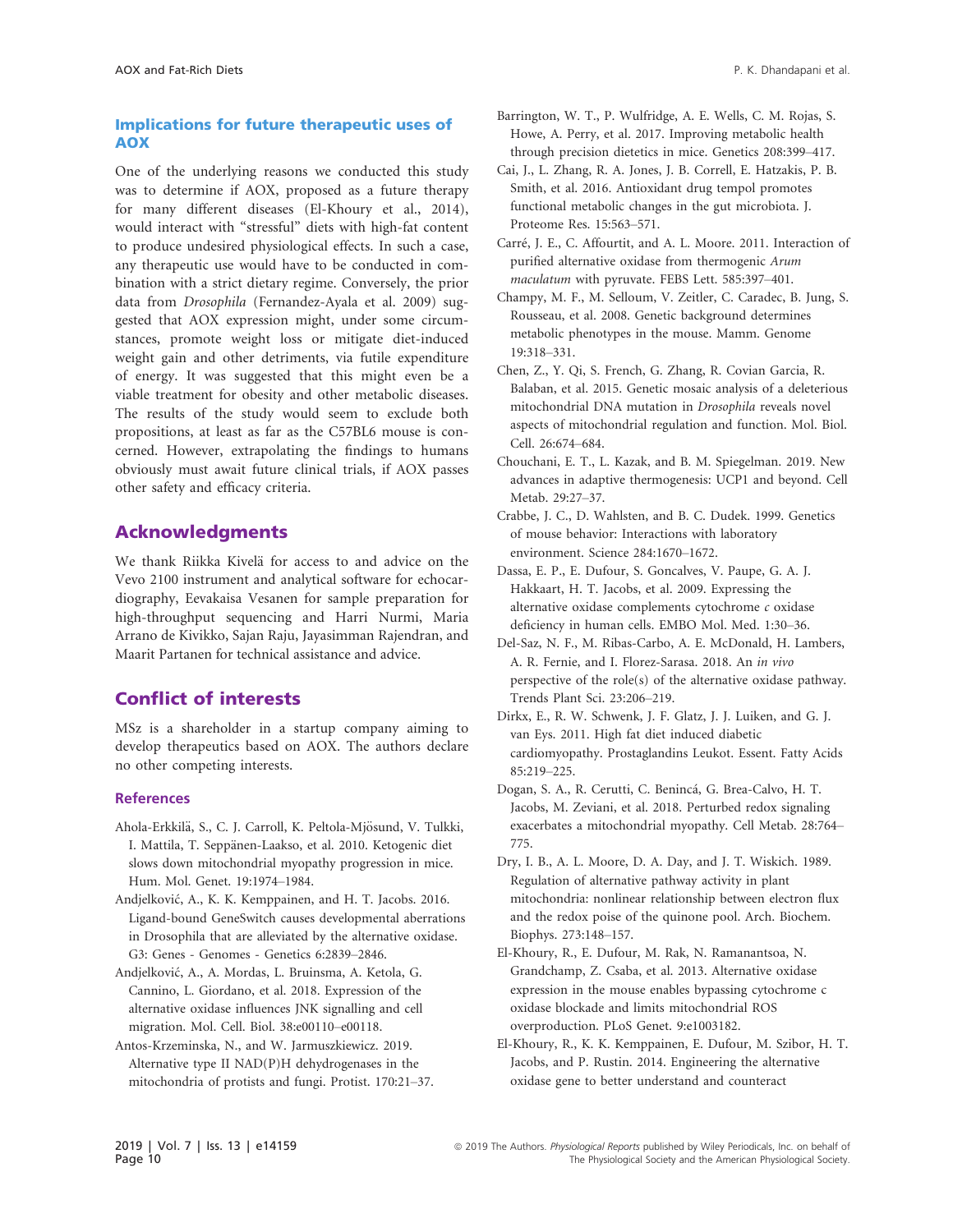mitochondrial defects: state of the art and perspectives. Br. J. Pharmacol. 171:2243–2249.

El-Khoury, R., E. Kaulio, K. A. Lassila, D. C. Crowther, H. T. Jacobs, and P. Rustin. 2016. Expression of the alternative oxidase mitigates beta-amyloid production and toxicity in model systems. Free Rad. Biol. Med. 96:57–66.

Ellacott, K. L., G. J. Morton, S. C. Woods, P. Tso, and M. W. Schwartz. 2010. Assessment of feeding behavior in laboratory mice. Cell Metab. 12:10–17.

Falach-Malik, A., H. Rozenfeld, M. Chetboun, K. Rozenberg, U. Elyasiyan, S. R. Sampson, et al. 2016. N-Acetyl-L-Cysteine inhibits the development of glucose intolerance and hepatic steatosis in diabetes-prone mice. Am. J. Translat. Res 8:3744–3756.

Fernandez-Ayala, D. J., A. Sanz, S. Vartiainen, K. K. Kemppainen, M. Babusiak, E. Mustalahti, et al. 2009. Expression of the Ciona intestinalis alternative oxidase (AOX) in Drosophila complements defects in mitochondrial oxidative phosphorylation. Cell Metab. 9:449–460.

Fujisaka, S., J. Avila-Pacheco, M. Soto, A. Kostic, J. M. Dreyfuss, H. Pan, et al. 2018. Diet, genetics, and the gut microbiome drive dynamic changes in plasma metabolites. Cell Rep. 22:3072–3086.

Giordano, L., A. Farnham, P. K. Dhandapani, L. Salminen, J. Bhaskaran, R. Voswinckel, et al. 2018. Alternative oxidase attenuates cigarette smoke-induced lung dysfunction and tissue damage. Am. J. Resp. Cell Mol. Biol. 60:515–522.

Goldgof, M., C. Xiao, T. Chanturiya, W. Jou, O. Gavrilova, and M. L. Reitman. 2014. The chemical uncoupler 2,4 dinitrophenol (DNP) protects against diet-induced obesity and improves energy homeostasis in mice at thermoneutrality. J. Biol. Chem. 289:19341–19350.

Goto, T., and A. A. Toyoda. 2015. A mouse model of subchronic and mild social defeat stress for understanding stress-induced behavioral and physiological deficits. J. Vis. Exp. 105:52973.

Gu, Y., C. Liu, N. Zheng, W. Jia, W. Zhang, and H. Li. 2019. Metabolic and gut microbial characterization of obesityprone mice under a high-fat diet. J. Proteome Res. 18:1703– 1714.

Hakkaart, G. A., E. P. Dassa, H. T. Jacobs, and P. Rustin. 2006. Allotopic expression of a mitochondrial alternative oxidase confers cyanide resistance to human cell respiration. EMBO Rep. 7:341–345.

Hassan, A. M., G. Mancano, K. Kashofer, E. E. Fröhlich, A. Matak, and R. Mayerhofer, et al. 2018. High-fat diet induces depression-like behaviour in mice associated with changes in microbiome, neuropeptide Y, and brain metabolome. Nutr. Neurosci. 26:1–17.

Hoefnagel, M. H. N., and J. T. Wiskich. 1998. Activation of the plant alternative oxidase by high reduction levels of the Q-Pool and pyruvate. Arch. Biochem. Biophys. 355:262–270.

Humphrey, D. M., R. B. Parsons, Z. N. Ludlow, T. Riemensperger, G. Esposito, P. Verstreken, et al. 2012. Alternative oxidase rescues mitochondria-mediated dopaminergic cell loss in Drosophila. Hum. Mol. Genet. 21:2698–2714.

Jiang, C., C. Xie, F. Li, L. Zhang, R. G. Nichols, K. W. Krausz, et al. 2015. Intestinal farnesoid X receptor signaling promotes nonalcoholic fatty liver disease. J. Clin. Invest. 125:386–402.

Kalinovich, A. V., and I. G. Shabalina. 2015. Novel mitochondrial cationic uncoupler C4R1 is an effective treatment for combating obesity in mice. Biochemistry (Mosc). 80:620–628.

Ke, X., A. Walker, S. B. Haange, I. Lagkouvardos, Y. Liu, and P. Schmitt-Kopplin, et al. 2019. Synbiotic-driven improvement of metabolic disturbances is associated with changes in the gut microbiome in diet-induced obese mice. Mol. Metab. 22:96–109. doi: 10.1016/j.molmet.2019.01.012. [Epub ahead of print].

Keenan, R. J., J. Chan, P. S. Donnelly, K. J. Barnham, and L. H. Jacobson. 2018. The social defeat/overcrowding murine psychosocial stress model results in a pharmacologically reversible body weight gain but not depression-related behaviours. Neurobiol. Stress 9:176–187.

Kennedy, A. R., P. Pissios, H. Otu, R. Roberson, B. Xue, K. Asakura, et al. 2007. A high-fat, ketogenic diet induces a unique metabolic state in mice. Am. J. Physiol. Endocrinol. Metab. 292:E1724–E1739.

Khan, R. S., K. Drosatos, and I. J. Goldberg. 2010. Creating and curing fatty hearts. Curr. Opin. Clin. Nutr. Metab. Care 13:145–149.

Lee, J. C., S. M. Park, I. Y. Kim, H. Sung, J. K. Seong, and M. H. Moon. 2018. High-fat diet-induced lipidome perturbations in the cortex, hippocampus, hypothalamus, and olfactory bulb of mice. Biochim. Biophys. Acta Mol. Cell. Biol. Lipids 1863:980–990.

Ma, D., A. C. Wang, I. Parikh, S. J. Green, J. D. Hoffman, G. Chlipala, et al. 2018. Ketogenic diet enhances neurovascular function with altered gut microbiome in young healthy mice. Sci. Rep. 8:6670.

Mariano, A. B., C. Valente, S. M. Cadena, M. E. Rocha, M. B. de Oliveira, and E. G. Carnieri. 2005. Sensitivities of the alternative respiratory components of potato tuber mitochondria to thiol reagents and Ca2+, Plant Physiol. Biochem. 43:61–67.

McDonald, A. E., and D. V. Gospodaryov. 2018. Alternative NAD(P)H dehydrogenase and alternative oxidase: Proposed physiological roles in animals. Mitochondrion 45:7–17.

Meeuse, B. J. D.1975. Thermogenic respiration in aroids. Annu. Rev. Plant Phys. 26:117–126.

Mills, E. L., B. Kelly, A. Logan, A. S. Costa, M. Varma, C. E. Bryant, et al. 2016. Succinate dehydrogenase supports metabolic repurposing of mitochondria to drive inflammatory macrophages. Cell 167:457–470.

National Research Council (US) Subcommittee on Laboratory Animal Nutrition. 1995. Nutrient Requirements of

<sup>ª</sup> 2019 The Authors. Physiological Reports published by Wiley Periodicals, Inc. on behalf of The Physiological Society and the American Physiological Society.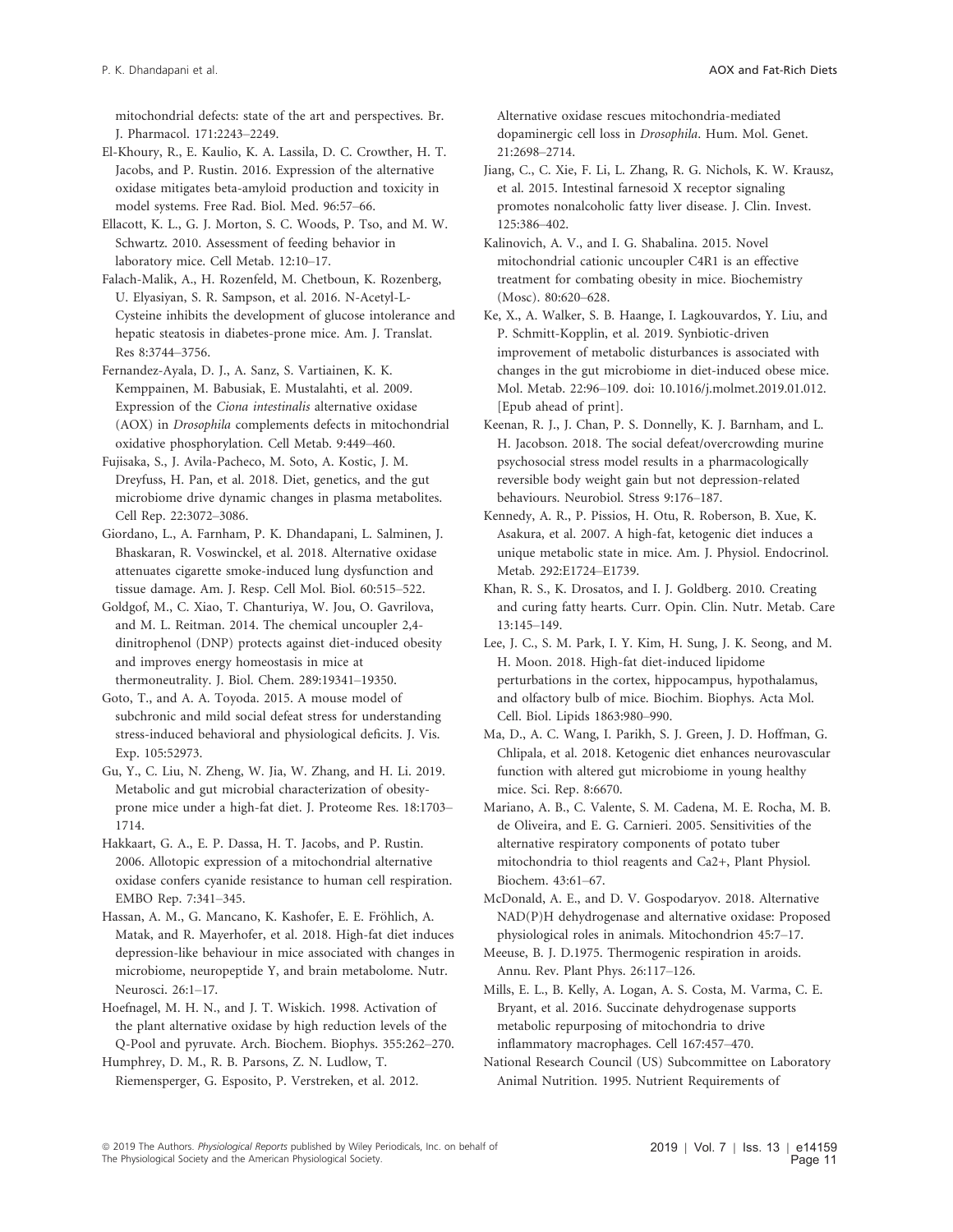Laboratory Animals: Fourth Revised Edition. National Academies Press (US), Washington (DC), pp. 80–102.

- Nilsson, J., M. Ericsson, M. M. Joibari, F. Anderson, L. Carlsson, S. K. Nilsson, et al. 2016. A low-carbohydrate high-fat diet decreases lean mass and impairs cardiac function in pair-fed female C57BL/6J mice. Nutr. Metab. (Lond). 13:79.
- Rajendran, J., J. Purhonen, S. Tegelberg, O. P. Smolander, M. Mörgelin, J. Rozman, et al. 2019. Expression of alternative oxidase prevents lethal mitochondrial cardiomyopathy in a mouse model of complex III deficiency. EMBO Mol Med. 11:e9456.
- Razzoli, M., C. Pearson, S. Crow, and A. Bartolomucci. 2017. Stress, overeating, and obesity: Insights from human studies and preclinical models. Neurosci. Biobehav. Rev. 76:154–162.
- Rognes, T., T. Flouri, B. Nichols, C. Quince, and F. Mahe. 2016. VSEARCH: a versatile open source tool for metagenomics. Peer J. 4:e2584.
- Rogov, A. G., and R. A. Zvyagilskaya. 2015. Physiological role of alternative oxidase (from yeasts to plants). Biochemistry (Mosc). 80:400–407.
- Ruohonen, S. T., L. Valve, K. Tuomainen, L. Ailanen, M. Röyttä, G. Manz, et al. 2018. Increased energy expenditure, lipolysis and hyperinsulinemia confer resistance to central obesity and type 2 diabetes in mice lacking alpha2aadrenoceptors. Neuroendocrinology 107:324–339.
- Saari, S., G. S. Garcia, K. Bremer, M. M. Chioda, A. Andjelkovic, P. V. Debes, et al. 2019. Alternative respiratory chain enzymes: Therapeutic potential and possible pitfalls. Biochim. Biophys. Acta Mol. Basis Dis. 1865:854–866.
- Salava, A., V. Aho, E. Lybeck, P. Pereira, L. Paulin, I. Nupponen, et al. 2017. Loss of cutaneous microbial diversity during first 3 weeks of life in very low birthweight infants. Exp. Dermatol. 26:861–867.
- Sanz, A., D. J. Fernández-Ayala, R. K. Stefanatos, and H. T. Jacobs. 2010. Mitochondrial ROS production correlates with, but does not directly regulate lifespan in Drosophila. Aging (Albany NY) 2:200–223.
- Schertl, P., and H. P. Braun. 2014. Respiratory electron transfer pathways in plant mitochondria. Front. Plant Sci. 5:163.
- Selinski, J., A. Hartmann, G. Deckers-Hebestreit, D. A. Day, J. Whelan, and R. Scheibe. 2018. Alternative oxidase isoforms are differentially activated by tricarboxylic acid cycle intermediates. Plant Physiol. 176:1423–1432.
- Showalter, M. R., E. B. Nonnecke, A. L. Linderholm, T. Cajka, M. R. Sa, B. Lönnerdal, et al. 2018. Obesogenic diets alter metabolism in mice. PLoS ONE 13:e0190632.
- Shuai, W., B. Kong, H. Fu, C. Shen, X. Jiang, and H. Huang. 2019. MD1 deficiency promotes inflammatory atrial remodelling induced by high-fat diets. Can. J. Cardiol. 35:208–216.
- Siedow, J. N., and A. L. Umbach. 2000. The mitochondrial cyanide-resistant oxidase: structural conservation amid regulatory diversity. Biochim. Biophys. Acta 1459:432–439.
- Sierra-Campos, E., I. Velázquez, D. Matuz-Mares, A. Villavicencio-Queijeiro, and J. P. Pardo. 2009. Functional properties of the Ustilago maydis alternative oxidase under oxidative stress conditions. Mitochondrion 9:96–102.
- Suzuki, T., H. Kikuchi, M. Ogura, M. K. Homma, Y. Oshima, and Y. Homma. 2015. Weight loss by Ppc-1, a novel small molecule mitochondrial uncoupler derived from slime mold. PLoS ONE 10:e0117088.
- Szibor, M., P. K. Dhandapani, E. Dufour, K. M. Holmström, Y. Zhuang, and I. Salwig, et al. 2017. Broad AOX expression in a genetically tractable mouse model does not disturb normal physiology. Dis. Models Mech. 10:163–171.
- Tamashiro, K. L., M. A. Hegeman, M. M. Nguyen, S. J. Melhorn, L. Y. Ma, S. C. Woods, et al. 2007a. Dynamic body weight and body composition changes in response to subordination stress. Physiol. Behav. 91:440–448.
- Tamashiro, K. L., M. M. Nguyen, M. M. Ostrander, S. R. Gardner, L. Y. Ma, S. C. Woods, et al. 2007b. Social stress and recovery: implications for body weight and body composition. Am. J. Physiol. Regul. Integr. Comp. Physiol. 293:R1864–R1874.
- Thio, L. L., E. Erbayat-Altay, N. Rensing, and K. A. Yamada. 2006. Leptin contributes to slower weight gain in juvenile rodents on a ketogenic diet. Pediatr. Res. 60:413–417.
- Tomášová, P., M. Bugáňová, H. Pelantová, M. Holubová, B. Šedivá, and B. Železná, et al. 2018. Metabolomics based on MS in mice with diet-induced obesity and type 2 diabetes mellitus: the effect of vildagliptin, metformin, and their combination. Appl. Biochem. Biotechnol. 188:165–184. doi: 10.1007/s12010-018-2899-8. [Epub ahead of print].
- Turnbaugh, P. J., R. E. Ley, M. A. Mahowald, V. Magrini, E. R. Mardis, and J. I. Gordon. 2006. An obesity-associated gut microbiome with increased capacity for energy harvest. Nature 444:1027–1031.
- Võikar, V., A. Polus, E. Vasar, and H. Rauvala. 2005. Long-term individual housing in C57Bl/6J and DBA/2 mice: Assessment of behavioral consequences. Genes Brain Behav. 4:240–252.
- Wagner, A. M., K. Krab, M. J. Wagner, and A. L. Moore. 2008. Regulation of thermogenesis in flowering Araceae: the role of the alternative oxidase. Biochim. Biophys. Acta 1777:993–1000.
- West, D. B., C. N. Boozer, D. L. Moody, and R. L. Atkinson. 1992. Dietary obesity in nine inbred mouse strains. Am. J. Physiol. 1992(262):R1025–R1032.
- Wichmann, A., A. Allahyar, T. U. Greiner, H. Plovier, G. Ö. Lunden, T. Larsson, et al. 2013. Microbial modulation of energy availability in the colon regulates intestinal transit. Cell Host Microbe. 14:582–590.
- Willis, I. M., R. D. Moir, and N. Hernandez. 2018. Metabolic programming a lean phenotype by deregulation of RNA polymerase III. Proc. Natl. Acad. Sci USA 115: 12182–12187.
- Zalutskaya, Z., T. Lapina, and E. Ermilova. 2015. The Chlamydomonas reinhardtii alternative oxidase 1 is regulated by heat stress. Plant Physiol. Biochem. 97:229–234.